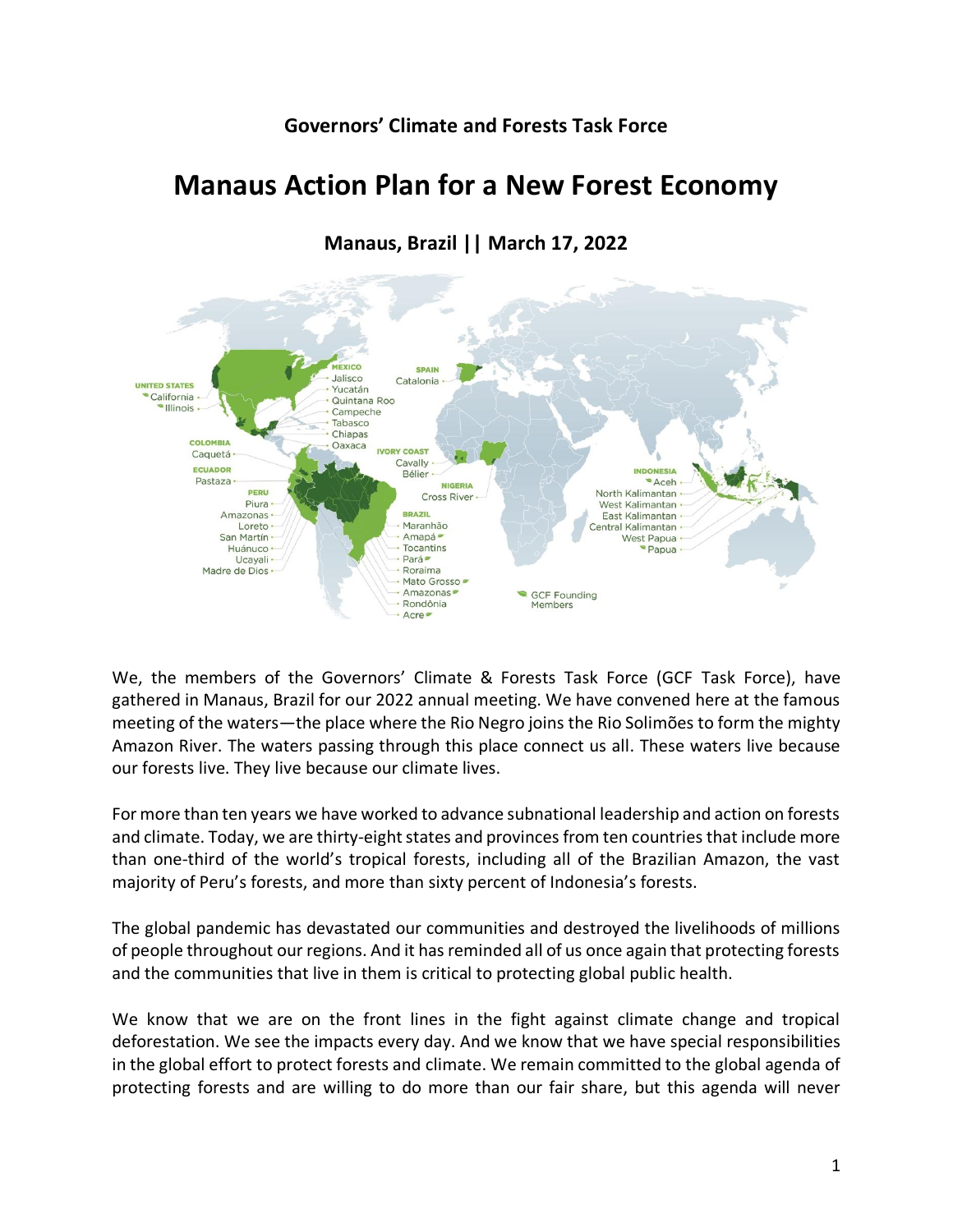succeed if it does not reduce poverty, enhance livelihoods, and bring meaningful economic opportunities to our people.

Across the GCF Task Force, efforts are underway to build a new forest economy—one that combines the wisdom and knowledge of Indigenous peoples and local communities with modern science and technology—one that harnesses the power of private enterprise and public action one that recognizes that we are all forest dependent peoples.

This idea of a new forest economy goes by many names: bioeconomy, green economy, Amazon 4.0. Many of the states and provinces of the GCF Task Force have been working for years to translate this vision into practice. We recognize that there is no single blueprint or model for all of us to follow. But we also know that we have much to learn from each other as we move from commitment to action. And we know that we will not succeed in our efforts without strong partners and additional financial support.

Our efforts to build a new forest economy are based on comprehensive, jurisdiction-wide approaches. We have many wonderful projects inside our states and provinces that have provided important opportunities for experimentation and learning. But this agenda will never succeed if we focus only on projects. From its inception, the GCF Task Force has been at the forefront of efforts to articulate and advance jurisdictional approaches to low emissions development.

All of us have developed jurisdictional strategies and investment plans. These will provide the overarching frameworks for our efforts to translate our respective commitments and visions of a new forest economy into action.

In developing these strategies and putting them into action, we will continue to work with our fellow GCF Task Force founding member, California, on the Tropical Forest Standard, as well as with other standards organizations. We recognize that these standards include a robust set of criteria for evaluating the performance of our jurisdictional programs. But we also know that payfor-performance initiatives designed by donors and large companies will not solve the problem of tropical deforestation. And we urge the international community, the private sector, and financial institutions to also recognize our priorities and our plans for a new forest economy that will work for all of the people living in our states and provinces.

# **Taking Stock**

In 2014, GCF Task Force Governors from around the world adopted the [Rio Branco Declaration.](https://www.gcftf.org/wp-content/uploads/2020/12/Rio_Branco_Declaration_ENG.pdf) Among other things, this declaration committed GCF Task Force states and provinces to reduce deforestation by eighty percent by 2020 if sufficient long-term financial support was made available. The Rio Branco declaration also called upon the private sector to work with us to develop partnerships for preferential sourcing of major commodities such as soy, palm oil, and beef from high-performing jurisdictions. Finally, the Rio Branco Declaration committed the GCF Task Force states and provinces to provide a significant share of any pay-for-performance funds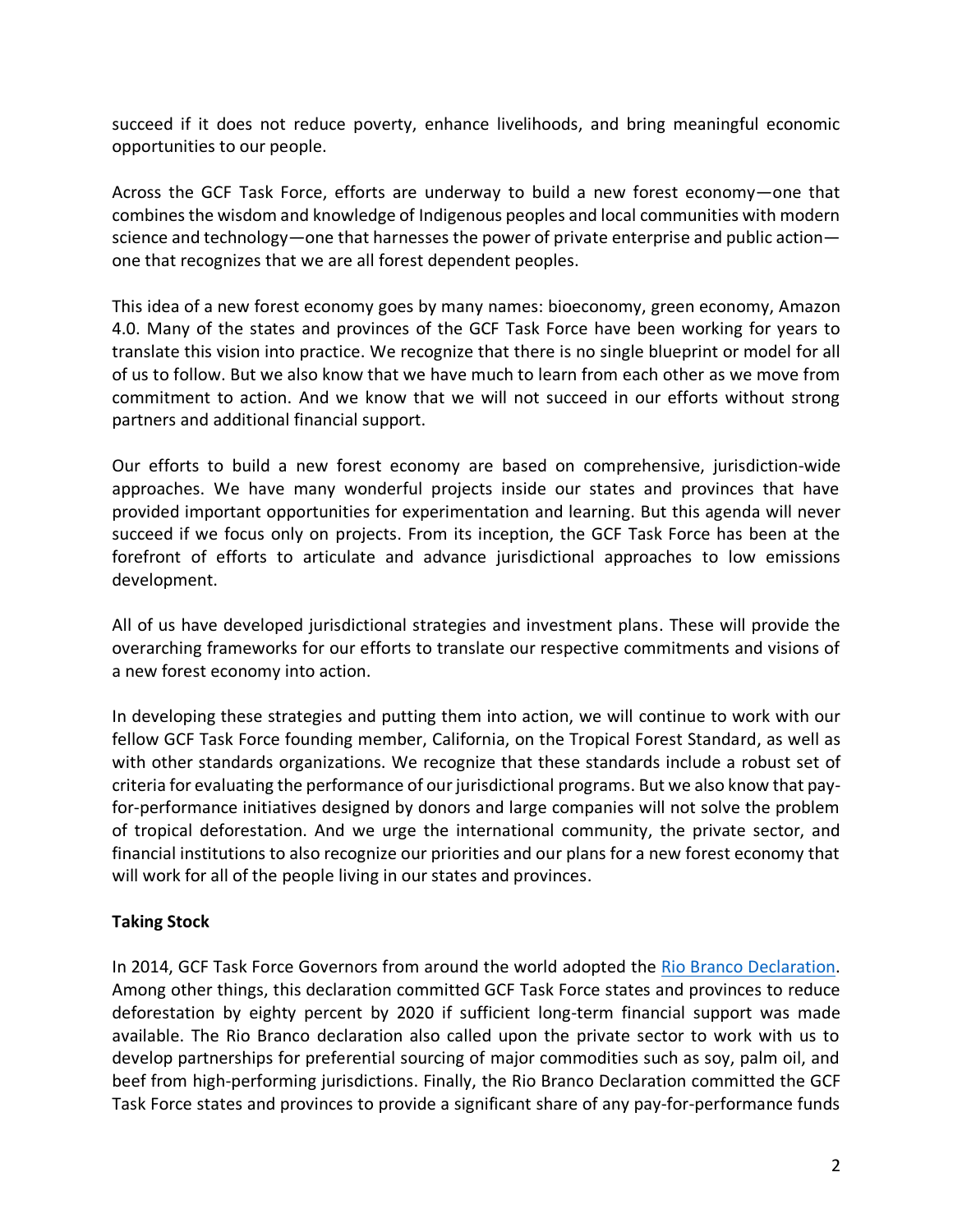that we receive to Indigenous peoples, local communities, and smallholders living inside our borders.

While deforestation has declined in many GCF Task Force states and provinces, we did not succeed in reaching our targets for 2020. Deforestation has also started to rise in some of our states and provinces, especially in the midst of the COVID-19 pandemic.

We are working hard to address this situation and we know that we must redouble our efforts. But we also know that we cannot do this alone. Although some of us have developed important partnerships over the last decade, many of our states and provinces have been unable to access public or private finance to support our programs and build the long-term capacity we need for implementation. This has all been compounded by the COVID-19 pandemic, which has devastated our economies, our budgets, and our capacity for sustained action to protect our forests.

While we are encouraged by the recent pledges of financial support at Glasgow and by the current enthusiasm in the voluntary carbon markets for jurisdictional approaches to reducing emissions, we are concerned that once again we will be left with little more than vague promises of future investment. It is time for us all to step up and come together to create durable solutions that start now. This is why we are here today.

#### **Renewing Commitments and Tracking Implementation**

With the Manaus Action Plan we are renewing our commitments to reduce deforestation by at least eighty percent relative to current levels by 2030, aligned with the commitments already made by subnational member states, as well as increasing forest restoration and adaptation efforts, and enhancing the resilience of tropical forests, if long-term, sufficient financing and support are made available. We are also renewing our commitment to provide a significant share of any pay-for-performance funding we receive to Indigenous Peoples and Local Communities (IPLCs) within our states and provinces. And we reaffirm our endorsement of the Guiding Principles for Collaboration and Partnership Between Subnational Governments, Indigenous Peoples and Local Communities [\(Guiding Principles\)](https://www.gcftf.org/wp-content/uploads/2020/12/Guiding_Principles_ENG.pdf), and emphasize our firm commitment to engage with IPLC representatives to co-create processes that will allow us to partner in designing and implementing our jurisdictional programs, as started in several GCF Task Force jurisdictions.

We believe that the jurisdictional strategies and investment plans we have developed with our various partners provide a foundation for these efforts. We also recognize the important work of the IPLC global and regional committees and ongoing stakeholder processes in our states and provinces to build the relationships and the trust that is essential for our collective efforts. And we emphasize that effective IPLC participation and partnership will only be possible if appropriate funding and support is made available to IPLC organizations.

We also know that our commitments must be durable, and we will work to ensure continuity with our successors in future political administrations regardless of party affiliation. Today, we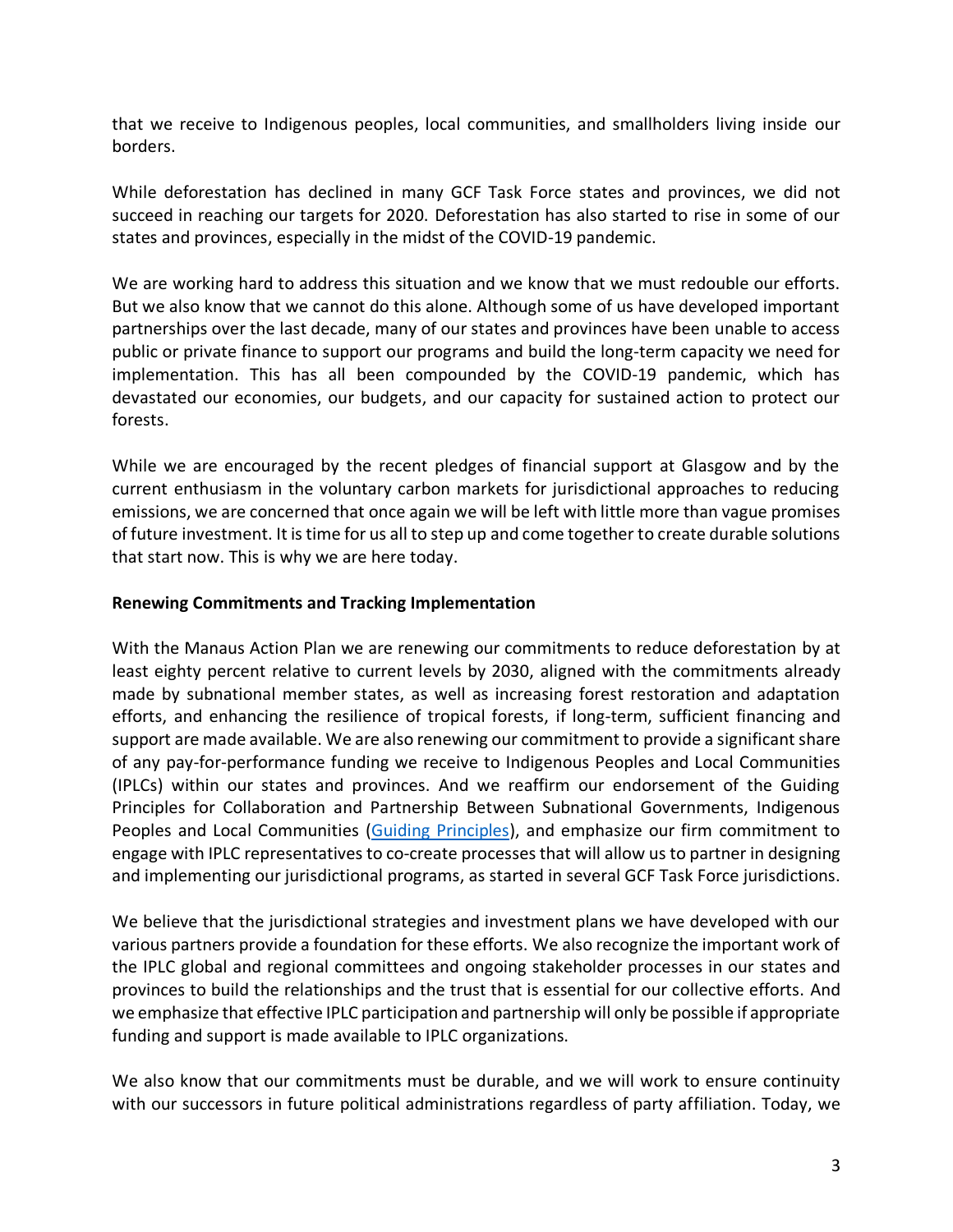call upon all future GCF Task Force Governors to endorse the Manaus Action Plan to embed its principles and commitments into the work of our governments as we emerge from the COVID-19 pandemic and work to re-build our economies.

Finally, we seek partnerships to develop the organization and infrastructure needed to track and verify our progress but also to mobilize the resources to fill gaps and respond to new opportunities. As we continue to implement our jurisdictional strategies and investment plans, we need rapid, flexible sources of support to work around bottlenecks and solve problems.

# **Manaus Action Plan for a New Forest Economy**

In order to guide our efforts to implement these commitments, we have engaged in robust discussions over the last year to develop detailed regional strategies for implementing the Manaus Action Plan that will be detailed by each region in the context of its national legal framework and policies. These plans will be available as appendices to this document. All of them are based on four common pillars, which we highlight here:

# **People and Communities**

The new forest economy must work first and foremost for the people and the communities in our states and provinces. This includes the people who live in our forests, but it also includes the people who live in our cities and towns.

Ongoing efforts to secure land tenure rights for communities must be the foundation of these efforts, and we pledge to continue working with our IPLC partners and our respective national governments to secure those rights.

We also pledge to implement the Guiding Principles and other social safeguards within our own laws and policies and to ensure that our communities are able to participate as partners in the development and implementation of our jurisdictional strategies and investment plans.

We will support and expand ongoing experiments in participatory management of protected areas, smallholder programs, and new initiatives to develop and support community enterprises.

We also take note of innovative social programs and new community-based development models and will work with our fellow members and partners to learn from and adapt these programs across the GCF Task Force.

We will also work to expand our partnerships with local communities and their leaders. We commit to engaging in the important gender equity work that is needed for more inclusive political leadership in our states and provinces. And we recognize the importance of seeding new leadership by calling upon youth in our states and provinces as well as across our global network to join us in the important work that we are beginning today in Manaus and will carry forth, together, for years to come.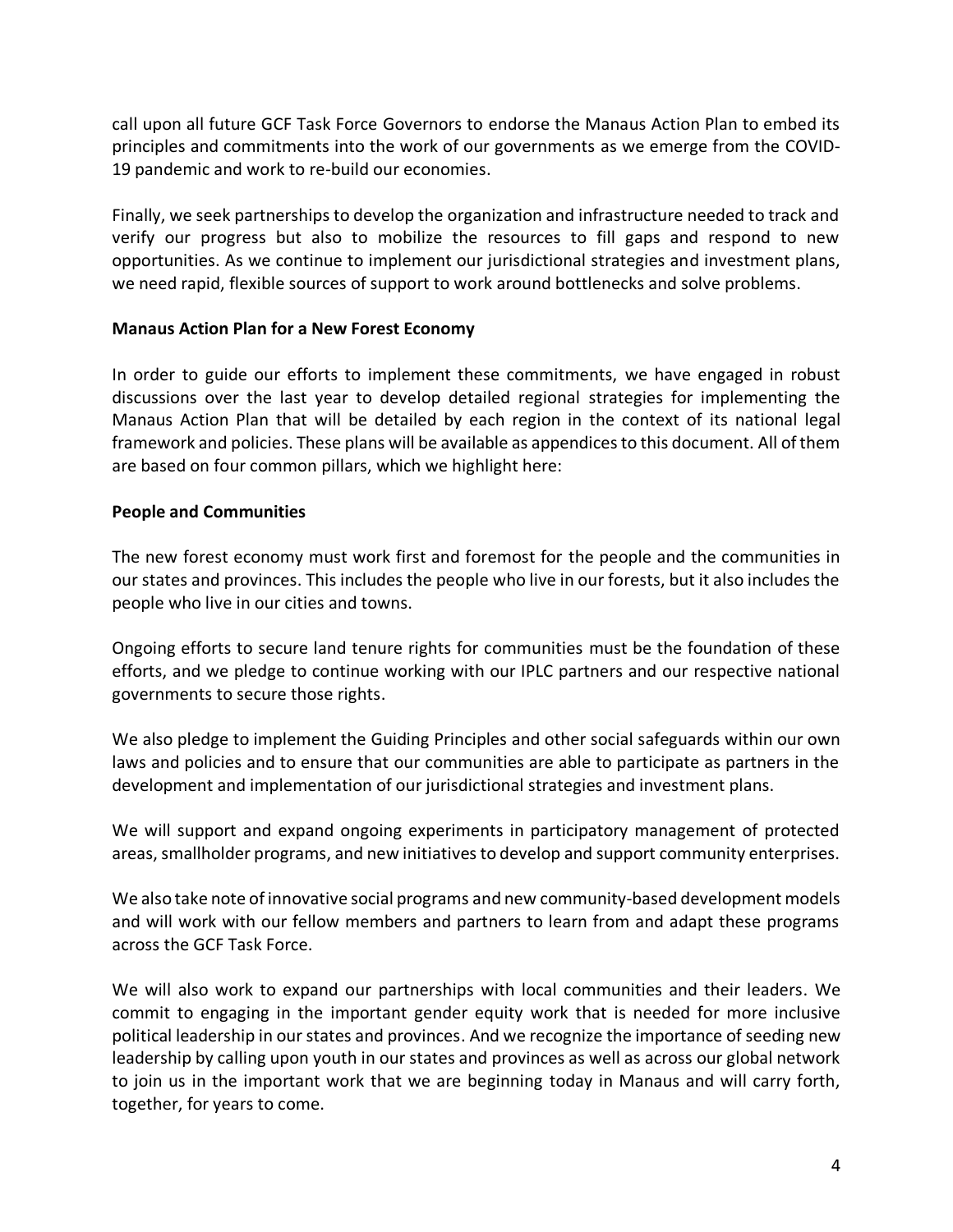#### **Knowledge, Technology, and Innovation**

Our vision for a new forest economy depends on mobilizing science and technology and combining it with the traditional knowledge and wisdom of people living in the forest.

We call upon our partners to work with us to build the infrastructure for the bioeconomy. This includes establishing forest innovation hubs in our major regions and in individual states and provinces. These forest innovation hubs must be built on strong partnerships with our universities and research institutions, our local civil society organizations, and our local companies. We want training and exchange for people living in our states and provinces. We want seed money for start-ups. And we want open-source, appropriate technology to develop our forest economies in a manner that will work for all of our people rather than for large companies and outside investors.

We call upon our partners to assist us in developing new data and knowledge platforms that will allow us to monitor conditions and trends across our jurisdictions; to monitor, report and verify our performance; and to assess new opportunities for sustainable land use.

We also call upon our partners to help us assess new market regulations for major exports, certification and traceability requirements and systems, and new creative, local-based solutions to improve value chains and ensure market access for new products.

#### **Finance, Investment, and the Private Sector**

We know that we cannot create a new forest economy without substantial additional financial support, and we call upon our own national governments, multilateral and bilateral financial institutions, philanthropic foundations, and the private sector to work with us to co-design new approaches to supporting our efforts to implement this agenda.

All of us have developed detailed investment plans associated with our jurisdictional strategies and we have mapped and assessed our needs for capacity to access different financial opportunities. We believe firmly that this work should be the foundation for efforts to develop new financing arrangements and want to ensure that we do not engage in redundant activities to assess needs and evaluate readiness.

We need assistance from trusted, independent bodies to help us evaluate opportunities for carbon finance before we decide to devote scarce public resources to pursuing these opportunities. We are concerned about the many potential conflicts of interest that we see in the voluntary carbon markets. We ask those in the burgeoning carbon market sector to listen carefully and consider seriously the needs and capacities of our states and provinces and to recognize that some of us are not yet ready to engage with these opportunities and to meet us where we are rather than where you want us to be. We ask that our civil society partners avoid the rivalries and turf battles that only slow us all down and to be transparent and open about conflicts of interest. And we ask again that all of our partners, public and private, recognize our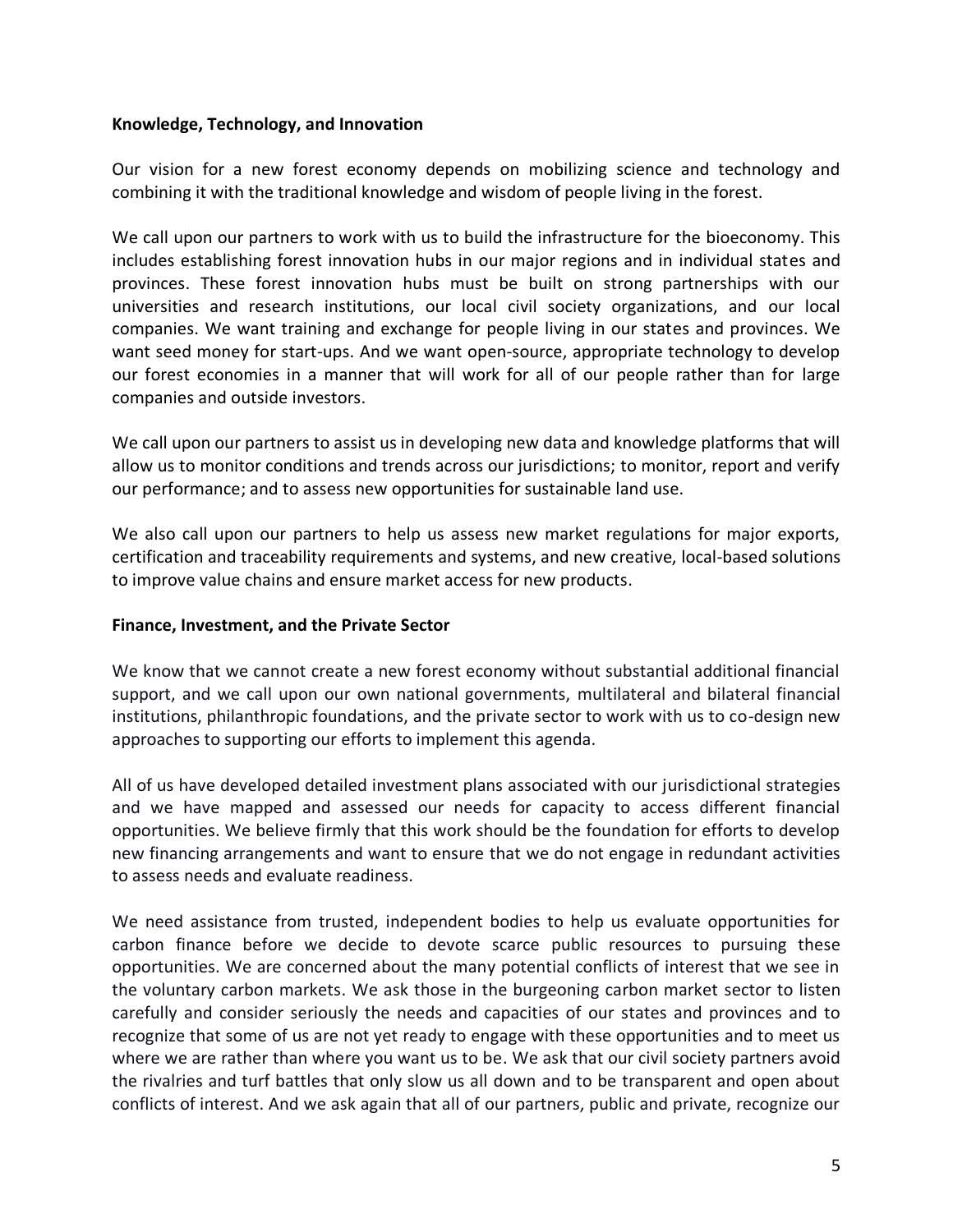need for up-front, ongoing support for capacity building and technical assistance. None of this can happen without open, transparent, and coordinated communication among all relevant actors.

Finally, we call upon our national governments and our international partners to work with us to design new public financial instruments that re-direct capital away from destructive activities and toward a new forest economy and the pressing need to create meaningful opportunities for our people.

# **Government and Public Policies**

We recognize that good governance and durable public policies are the bedrock of our jurisdictional strategies and investment plans. Many GCF Task Force states and provinces are actively revising existing laws and adopting new laws, policies, and programs to advance a new forest economy.

We recognize that we need to defend existing protected areas, including Indigenous territories, and explore innovative alternatives against illegal clearing of forests. The people living inside these forests depend upon governments to stand beside them, and to use the tools of commandand-control regulation and strong enforcement to protect forests and create the space and the security necessary for these communities to build their own futures and secure their own sustainable livelihoods.

We also realize that as governments we have a responsibility to create the enabling conditions and institutional structures that foster investment and support the development of new, forestbased bioeconomies. We will continue to work on innovative new laws, policies, and programs to provide investment security and transparency that close the gap between outside investors and our states and provinces—the places where bioeconomies are born. We will also continue to build new public-private institutions, that will allow our governments to work with new private sector partners for conservation and development.

We will also continue to revise our laws and adopt new ones that will ensure that the existing commitments we have made, such asthe Guiding Principles and the commitments in the Manaus Action Plan, become embedded in our state and provincial laws and policies. This will ensure that we, as governments, are not only held accountable, but also create the necessary processes for promoting forest conservation and protecting territorial rights.

Finally, we will continue to work with our partners to expand training and exchange for our civil servants and to invest in their career paths to ensure the continuity of this agenda and to provide stability across political cycles. We will also work to remain engaged with the high-level political appointees in our governments to ensure that they continue to advance the goals of the GCF Task Force.

\* \* \*